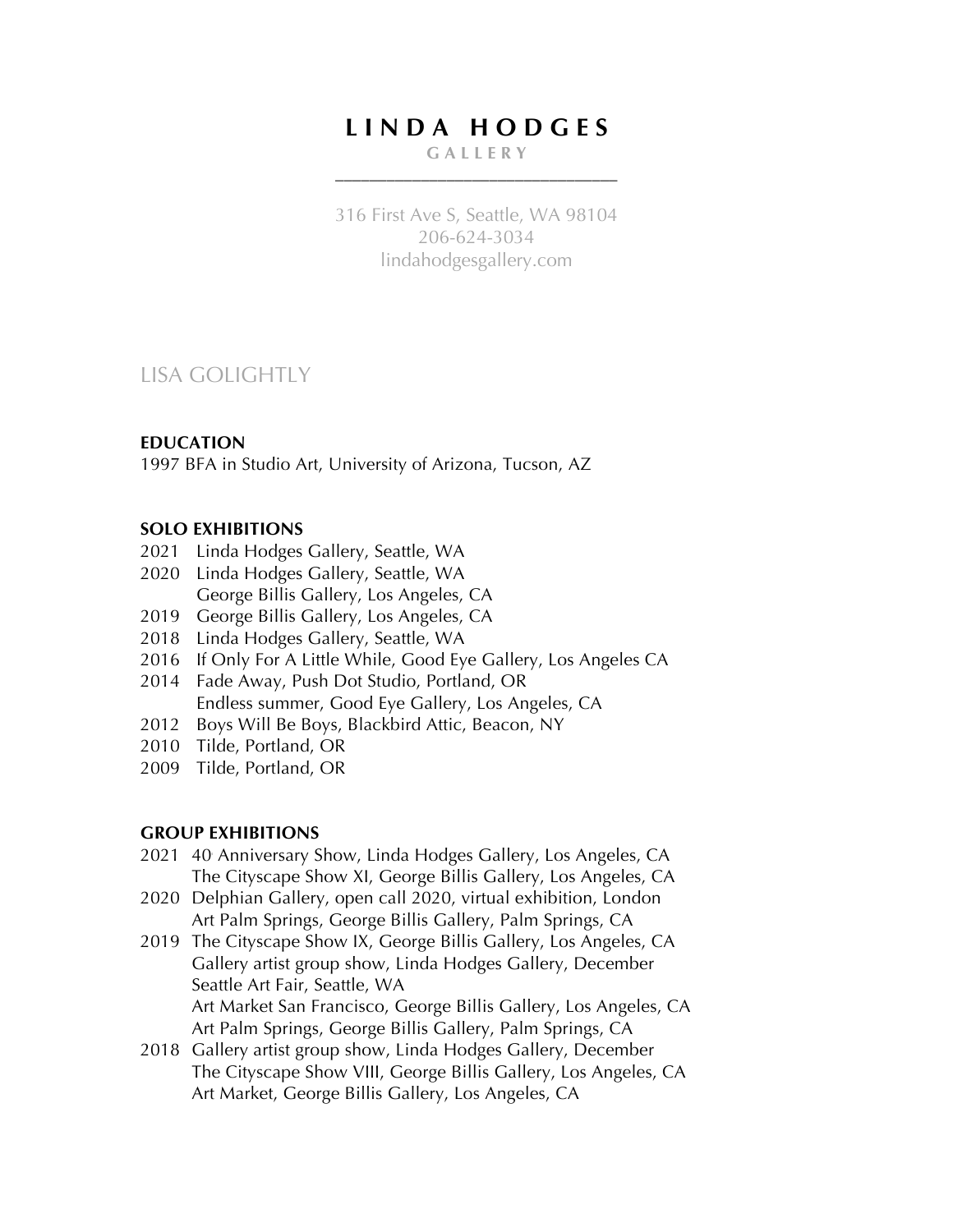Art Palm Springs, George Billis Gallery, Palm Springs, CA

- 2017 Good Eye Gallery, Girl crush, Los Angeles Jen Tough Gallery, California: Weird, Wonderful and Wild, San Francisco
- 2016 Images of Summer, Art House LA, Los Angeles, CA ON COLORING, An Exhibition on Art History & Coloring, Pushdot Studio, Portland, OR Fresh Start, Los Angeles, CA
- 2015 The Sarah Spurgeon Gallery at Central Washington University High Tide, Dossier Outpost, NY, NY
- 2014 Creative Block, Bedford Gallery, Walnut Creek, CA Consenses, Martha's Vineyard
- 2013 Good Eye Gallery Deasy Penner, Pasadena, CA Good Eye Gallery Curve Line Space, Eagle Rock, CA
- 2010 Story of a Secret State, Tap Gallery, Darlinghurst, NSW Australia storyofvoices.com Olio United, Portland, OR Portland Fashion Week, Portland, OR
- 2009 Playground, Bowery Hotel, NYC

## **COLLECTIONS**

The Walton Family Collection

## **PUBLICATIONS**

Paper Magazine, 2020, special issue Create magazine, issue 8, January 2018 Lula Magazine, Memories, issue 6, March 2017 Colorado House and Home, Nov/Dec Lula Magazine, Memories, issue 6, March 2017 Colorado House and Home, Nov/Dec 2017 Luxe Interiors and Design, 2018 Huffington Post, 19 Daily Habits of Artists That Can Help Unlock Your Creativity, June 6, 2015 Fresh Paint Magazine, spotlight artist, issue 7, April 2015 Slice Magazine, issue 16 spring/summer 2015 The Wall Street Journal, The WSJ's Art Guide, December 18, 2014 Creative Block Book, Danielle Krysa, 2014 Installation Magazine, A. Moret, Lisa Golightly: Flooded, July 2013 Penduline Press, featured artist, issue 3, 2012

## **OTHER**

- 2021 Venice Art Walk, juried, Venice Beach, CA
- 2020 Art on a postcard auction for International Women's Day, London Venice Art Walk, juried, Venice Beach, CA
- 2018 Feature on Ignant, Nostalgia Reigns In the Paintings of Lisa Golightly, May